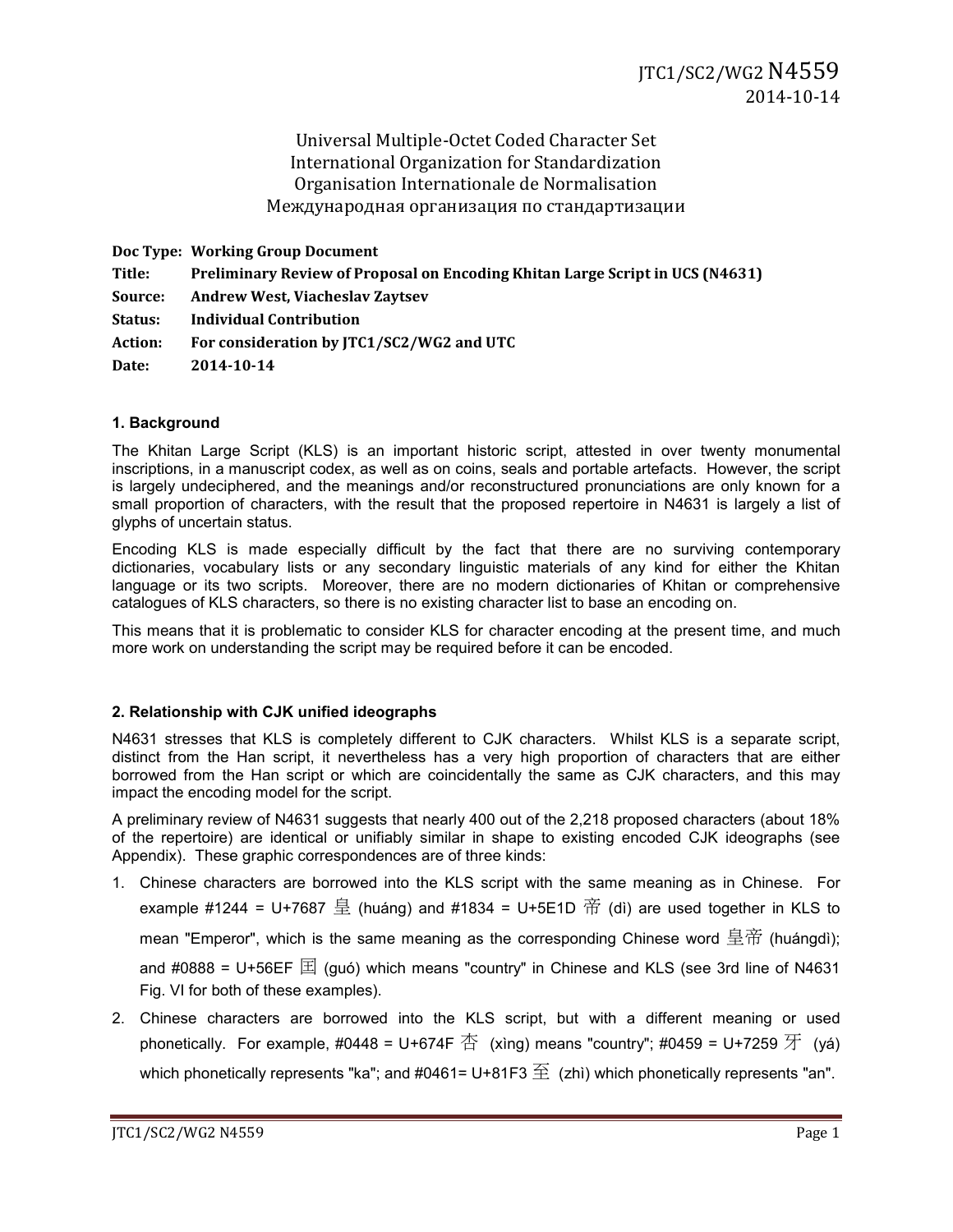3. KLS characters have the same shape as an encoded CJK character, which may be coincidental. For example, #1368 = U+4F1E  $\hat{\text{ }+}$  ; #1387 = U+91C6  $\mathcal{\bar{+}}$  ; and #1796 = U+3CCA  $\mathcal{\dot{V}}$  .

The ad hoc meeting on Tangut and Khitan at WG2 M63 (see WG N4642) discussed the possibility of unifying KLS ideographs with CJK unified ideographs:

- do not encode KLS clones of CJK unified ideographs, but use existing encoded CJK unified ideographs for KLS where the glyph forms are unifiable;
- encode KLS ideographs that are not unifiable with CJK unified ideographs in a separate CJK block named something like "CJK Unified Ideographs Khitan Supplement";
- do not define a separate script property for KLS.

However, there was no consensus amongst experts on whether it would be appropriate to unify KLS with CJK unified ideographs or not. The main argument in favour of unification is that encoding hundreds of KLS clones of CJK unified ideographs would be a security risk, but on the other hand unifying KLS with CJK unified ideographs may cause problems for both the CJK and KLS user communities. It would be useful to have guidance from the UTC on this issue.

Note that we do not believe that it would be appropriate to unify the Khitan Small Script (see WG2 N3918) with CJK unified ideographs as Khitan Small Script characters combine into blocks of 2-7 characters, similar to the way in which Hangul jamo combine to form syllables.

## 3. Unification of glyph variants

A large proportion of the 2,218 characters proposed in N4631 appear to be minor glyph variants which should be unified in a character encoding. For example,  $\#0013 = \#0025$ ,  $\#0023 = \#0046$ ,  $\#0043 = \#0087$ . #0077 = #0078, #0106 = #0111, #0149 = #0154, #0119 = #1634, #162 = #1734, #0351 = #0366 = #0369, etc. In addition, there are some pairs of proposed characters where there is a slight difference between them which is probably due to an error or damage in the epigraphic source or rubbing, or a mistake in transcription, for example #0070  $\approx$  #0150, #0148  $\approx$  #0151, and #0162  $\approx$  #0163. Indicating the total number of occurences of each proposed character in the KLS corpus would help determine whether a character form was a one-off error or whether it was consistently across multiple inscriptions.

In many cases the fact that pairs of proposed characters are glyph variants can be demonstrated by textual analysis, for example the common Khitan word meaning "preface" or "beginning" is written either as <#0026 #1093 #1791> 未用没 or <#0026 #1093 #1797> 未用没 in epigraphic inscriptions, indicating that #1791  $\frac{10}{12}$  and #1797  $\frac{10}{12}$  are glyph variants of the same character.

In many more cases we may strongly suspect that graphically similar proposed characters are glyph variants of the same character, but it is difficult or impossible to prove one way or the other as we do not know what the characters mean, and the textual evidence is limited.

Without a better understanding of the script it is difficult to define unification principles for KLS, but it is nevertheless clear that unification of glyph variants has not been sufficiently considered with regard to the list of charaters proposed in N4631.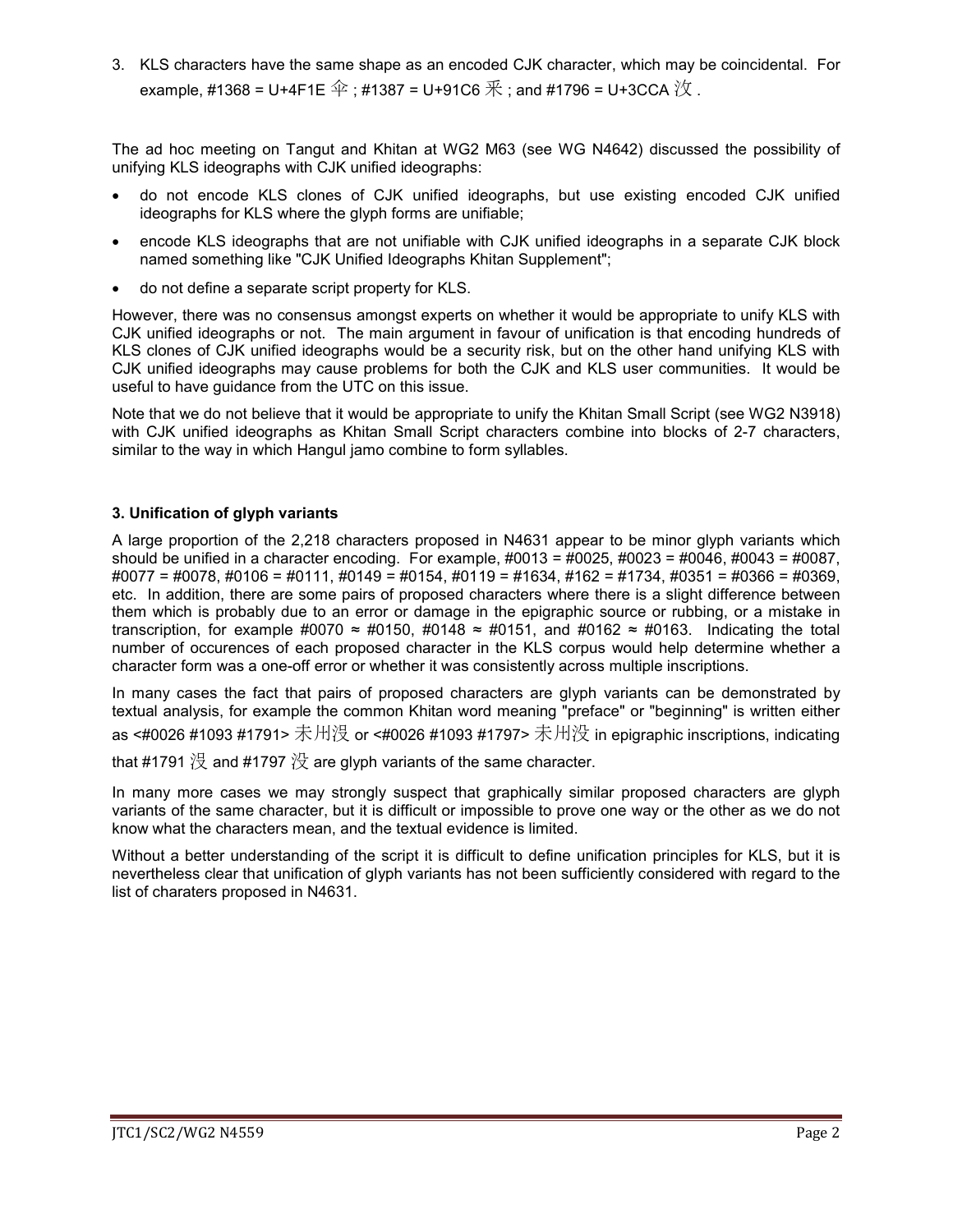#### 4. Source images

For many proposed characters N4631 shows a cutout of the character from a photograph or rubbing of an inscription it occurs in, which is very useful, and helps determine the correct glyph shape of the proposed character. However, in a few cases no source image is provided: #0396, #0728\*, #1047\*, #1230, #1272\*, #1332, #1345, #1358, #1459\*, #1489\*, #1538\*, #1703, #1921, #2202\* (star indicates that no source reference is provided as well as no source image).

We note that in a few cases that the proposed glyph differs significantly from the glyph shape shown in the inscription image, for example #0610, #0635, #1078.

In many cases the source image is a modern hand-drawn glyph, which is probematic as interpretations of glyph shapes in inscriptions by modern scholars are often flawed. In order to ensure that proposed glyph shape of the character is correct it is essential to include rubbings or photographs of the character in an original inscription (rubbings are preferable to photographs for review purposes).

We note that in at least the following cases different proposed characters use the same source image, which must be a mistake:

| $0005-1 = 0006-1$     | $0739-2 = 0740-2$                  | $1169-1 = 1170-1$     |
|-----------------------|------------------------------------|-----------------------|
| $0077 - 1 = 0078 - 1$ | $0763 - 1 = 0764 - 1$              | $1226 - 1 = 1227 - 1$ |
| $0112 - 1 = 0115 - 1$ | $0766 - 1 = 0767 - 1$              | $1266 - 1 = 1267 - 1$ |
| $0168 - 1 = 0169 - 1$ | $0849-1 = 0850-1$                  | $1273 - 1 = 1274 - 1$ |
| $0220 - 1 = 0221 - 1$ | $0883-1 = 0884-1$                  | $1279-1 = 1280-1$     |
| $0529-1 = 0530-1$     | $0938-1 = 1051-1$                  | $1807 - 1 = 1808 - 1$ |
| $0532 - 1 = 0533 - 1$ | $0951 - 1 = 0952 - 1$              | $2034 - 1 = 2035 - 1$ |
| $0575-1 = 1614-1$     | $0963-2 = 0964-1$                  | $2121 - 1 = 2122 - 1$ |
| $0639-1 = 0640-1$     | $0995-1 = 1524-1$                  | $2214 - 1 = 2214 - 2$ |
| $0704 - 1 = 0705 - 1$ | $1023 - 1 = 1024 - 1 = 1025 - 1 =$ |                       |
| $0739-1 = 0740-1$     | 1026-1                             |                       |
|                       |                                    |                       |

## 5. Manuscript characters

The proposed character repertoire in N4631 is almost exclusively based on monumental inscriptions, but it should be noted that the single largest KLS text, a manuscript codex in 127 leaves and approximately 15,000 characters in length, which is held at the Institute of Oriental Manuscripts in St Petersburg (https://en.wikipedia.org/wiki/Nova\_N\_176) is not a source for the proposed KLS encoding. Unfortunately it is difficult to use this manuscript as a source for encoding as it has not yet been published, and the manuscript is written in a cursive hand, so that it is difficult to identify the cursive characters in the manuscript with the standard forms of characters in monumental inscriptions. Nevertheless, this important source should not be overlooked when encoding KLS, and it would be useful to be able to show in the table of proposed characters the cursive forms from this manuscript when known.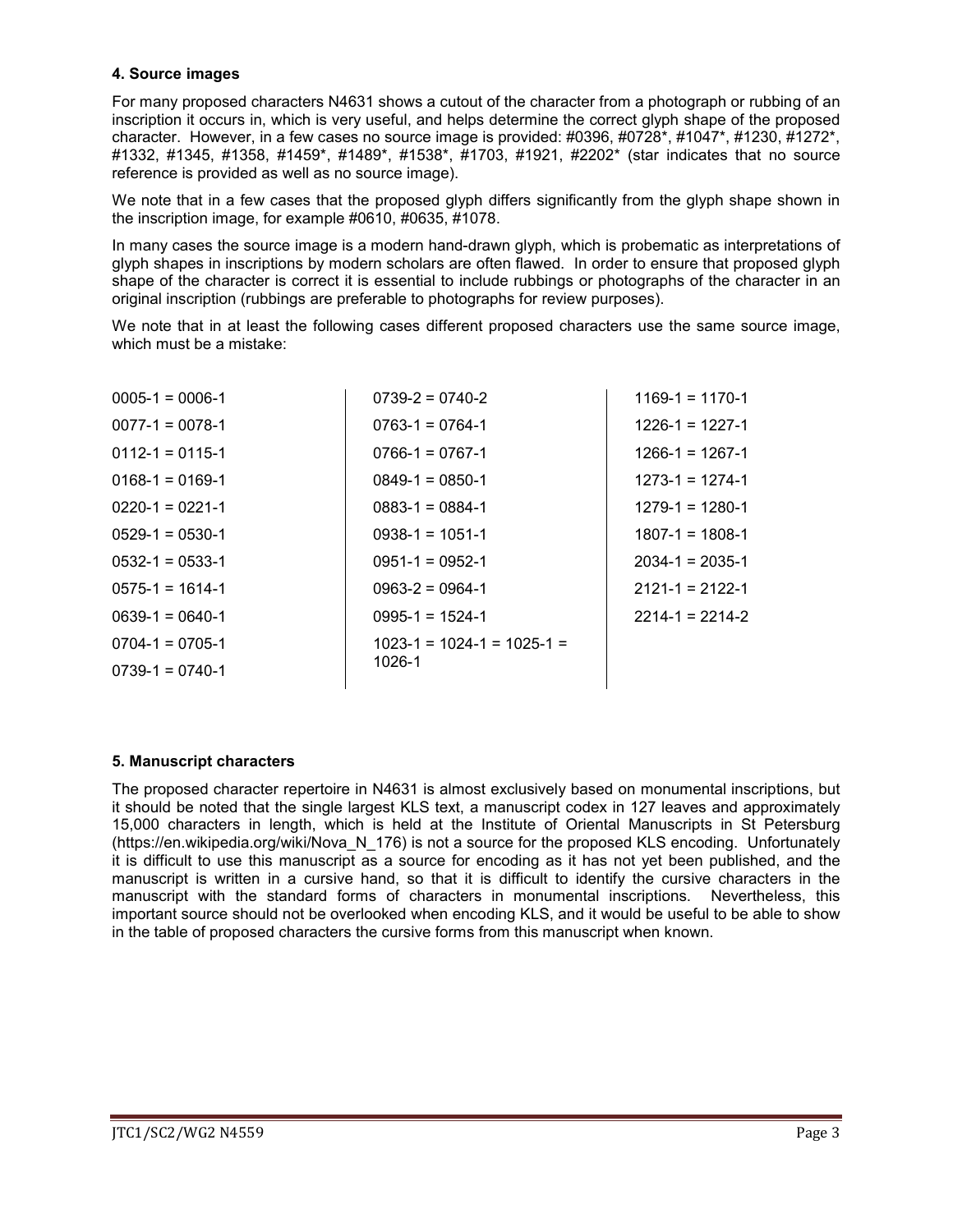# Appendix

Mappings between proposed KLS characters in N4631 and CJK unified ideographs are shown below.

| 0001 | U+04E00 |                                        | 0138 | U+08012 | 耒 | 0309 | U+05171 | 共      |
|------|---------|----------------------------------------|------|---------|---|------|---------|--------|
| 0002 | U+04E8C | $\equiv$                               | 0145 | U+2B1F2 | 荃 | 0311 | U+053EF | 可      |
| 0014 | U+04E93 | 亓                                      | 0149 | U+0592A | 太 | 0312 | U+20B9B | 戸      |
| 0015 | U+05E72 | 干                                      | 0152 | U+04E08 | 丈 | 0322 | U+05BFA | 寺      |
| 0017 | U+05929 | 天                                      | 0155 | U+053BA | 厺 | 0328 | U+05734 | 圴      |
| 0024 | U+07396 | 玖                                      | 0160 | U+05935 | 夵 | 0329 | U+06756 | 杖      |
| 0026 | U+0672A | 未                                      | 0184 | U+053CD | 反 | 0336 | U+054E5 | 哥      |
| 0027 | U+0592B | 夫                                      | 0187 | U+233B4 | 不 | 0338 | U+04E0B | $\top$ |
| 0034 | U+04E3C | 丼                                      | 0190 | U+053CB | 友 | 0339 | U+081E3 | 臣      |
| 0035 | U+04E91 | $\overline{\overline{\bigtriangleup}}$ | 0194 | U+070C8 | 烈 | 0344 | U+085E5 | 藥      |
| 0038 | U+079C3 | 秃                                      | 0210 | U+0538B | 压 | 0348 | U+04E9A | 亚      |
| 0047 | U+073C0 | 珀                                      | 0223 | U+0767E | 百 | 0354 | U+2232C | 光      |
| 0050 | U+03EB3 | 玫                                      | 0224 | U+04E01 | T | 0376 | U+08D70 | 走      |
| 0052 | U+06709 | 有                                      | 0228 | U+05388 | 厈 | 0381 | U+06B63 | 正      |
| 0053 | U+05187 | 冇                                      | 0232 | U+077F3 | 石 | 0386 | U+05B5D | 孝      |
| 0058 | U+20547 | 冇                                      | 0234 | U+05426 | 否 | 0388 | U+0571F | 土      |
| 0068 | U+0593E | 夾                                      | 0248 | U+096E8 | 雨 | 0389 | U+0572B | 圫      |
| 0073 | U+2124A | 至                                      | 0254 | U+05357 | 南 | 0390 | U+2155F | 麦      |
| 0089 | U+0738B | 王                                      | 0260 | U+0897F | 西 | 0391 | U+2123D | 土      |
| 0097 | U+0672B | 末                                      | 0267 | U+079B9 | 禹 | 0393 | U+05730 | 地      |
| 0113 | U+04E09 | $\equiv$                               | 0268 | U+06771 | 東 | 0396 | U+090FD | 都      |
| 0115 | U+04E30 | 丰                                      | 0282 | U+05DE5 | 工 | 0401 | U+26AF8 | 芖      |
| 0118 | U+05143 | 元                                      | 0299 | U+06275 | 扵 | 0403 | U+05345 | 卅      |
| 0128 | U+04E47 | 乇                                      | 0302 | U+05349 | 卉 | 0409 | U+04E94 | 五      |
|      |         |                                        |      |         |   |      |         |        |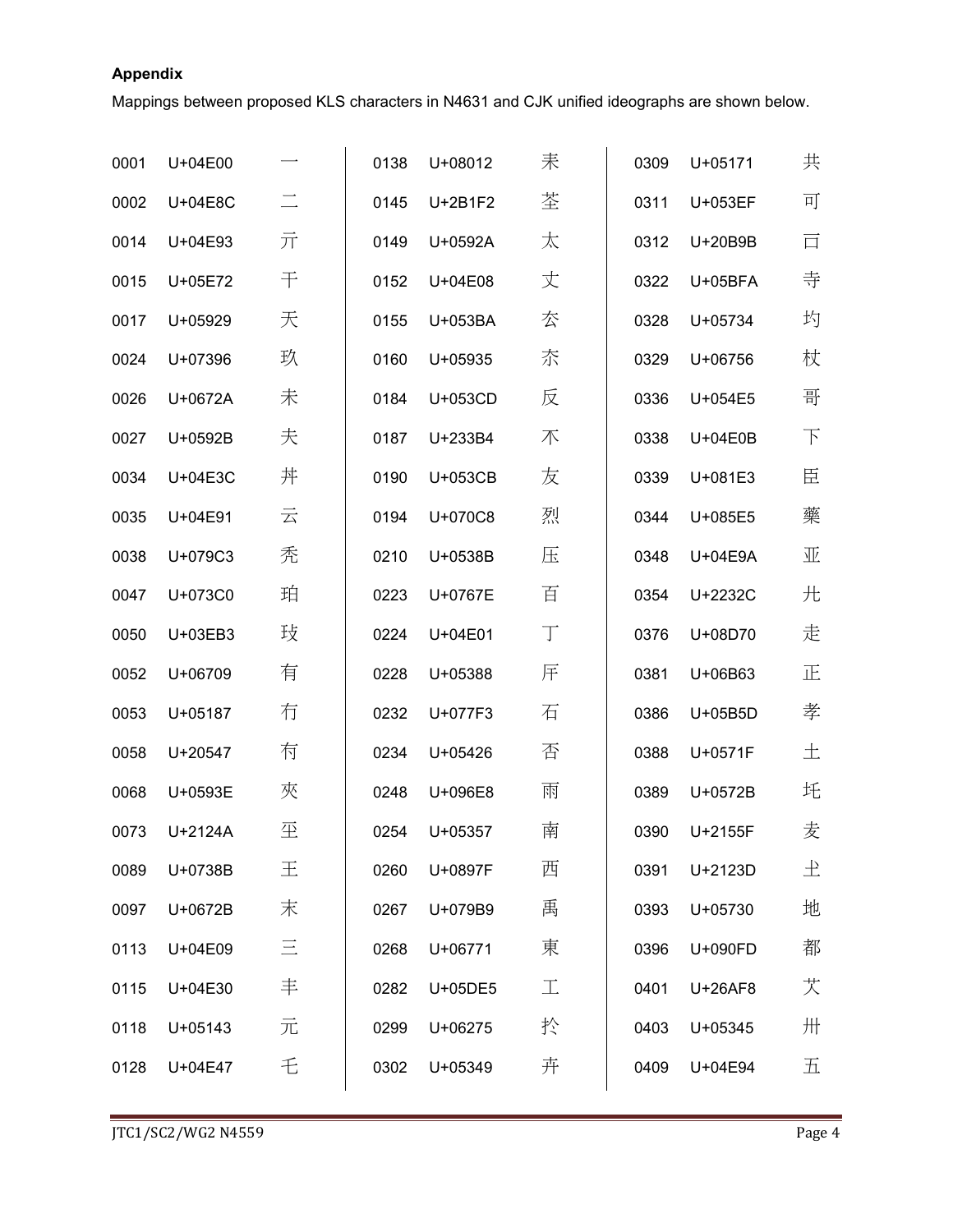| 0412 | U+081E3 | 臣     | 0569 | U+26B11 | 安                | 0721 | U+06C37 | 氷      |
|------|---------|-------|------|---------|------------------|------|---------|--------|
| 0414 | U+065E1 | 旡     | 0570 | U+0624D | 才                | 0730 | U+05149 | 光      |
| 0432 | U+06B63 | 正     | 0574 | U+0652F | 支                | 0731 | U+05C1A | 尚      |
| 0436 | U+0536D | 卭     | 0579 | U+06B79 | 万                | 0734 | U+053E3 | 口      |
| 0438 | U+05341 | $\pm$ | 0580 | U+05939 | 夹                | 0744 | U+05439 | 吹      |
| 0439 | U+06728 | 木     | 0583 | U+03693 | 奈                | 0757 | U+053E9 | 叩      |
| 0440 | U+05DEB | 巫     | 0601 | U+0673F | 朿                | 0759 | U+05144 | 兄      |
| 0442 | U+0674E | 李     | 0610 | U+0706D | 灭                | 0760 | U+053E6 | 另      |
| 0445 | U+233B6 | 朩     | 0611 | U+05927 | 大                | 0778 | U+0542E | 吮      |
| 0448 | U+0674F | 杏     | 0613 | U+08D64 | 赤                | 0781 | U+05446 | 呆      |
| 0452 | U+221B0 | 玄     | 0616 | U+06C5E | 汞                | 0784 | U+053F7 | 号      |
| 0454 | U+20AD4 | 云     | 0627 | U+09EC4 | 黄                | 0786 | U+20BC8 | 呔      |
| 0459 | U+07259 | 牙     | 0633 | U+04E05 | $\top$           | 0787 | U+0573C | 圼      |
| 0461 | U+081F3 | 至     | 0635 | U+0706D | 灭                | 0792 | U+065F2 | 旲      |
| 0469 | U+07CFB | 系     | 0637 | U+05720 | 圠                | 0796 | U+06607 | 昇      |
| 0477 | U+21B55 | 示     | 0650 | U+06B64 | 此                | 0798 | U+20BC2 | 旱      |
| 0482 | U+05BF8 | 寸     | 0653 | U+05353 | 卓                | 0799 | U+053F1 | 叱      |
| 0488 | U+04F86 | 來     | 0669 | U+06534 | 攴                | 0800 | U+065E6 | 旦      |
| 0489 | U+06259 | 扙     | 0671 | U+04E0A | 上                | 0805 | U+06772 | 杲      |
| 0493 | U+0672D | 札     | 0672 | U+053D4 | 叔                | 0806 | U+065E5 | 日      |
| 0508 | U+04E94 | 五     | 0684 | U+26B11 | 安                | 0808 | U+065E9 | 早      |
| 0514 | U+04E07 | 万     | 0701 | U+08336 | 茶                | 0819 | U+07530 | 田      |
| 0550 | U+05B89 | 安     | 0707 | U+0535C | $\triangleright$ | 0821 | U+07531 | 由      |
| 0554 | U+06765 | 来     | 0710 | U+08096 | 肖                | 0823 | U+0592E | 央      |
| 0556 | U+05B88 | 守     | 0713 | U+05763 | 坣                | 0828 | U+2BA4F | $\Box$ |
| 0560 | U+0828F | 芏     | 0717 | U+04EE5 | 以                | 0834 | U+053F2 | 史      |
| 0566 | U+053CD | 反     | 0719 | U+05C16 | 尖                | 0836 | U+04E32 | 串      |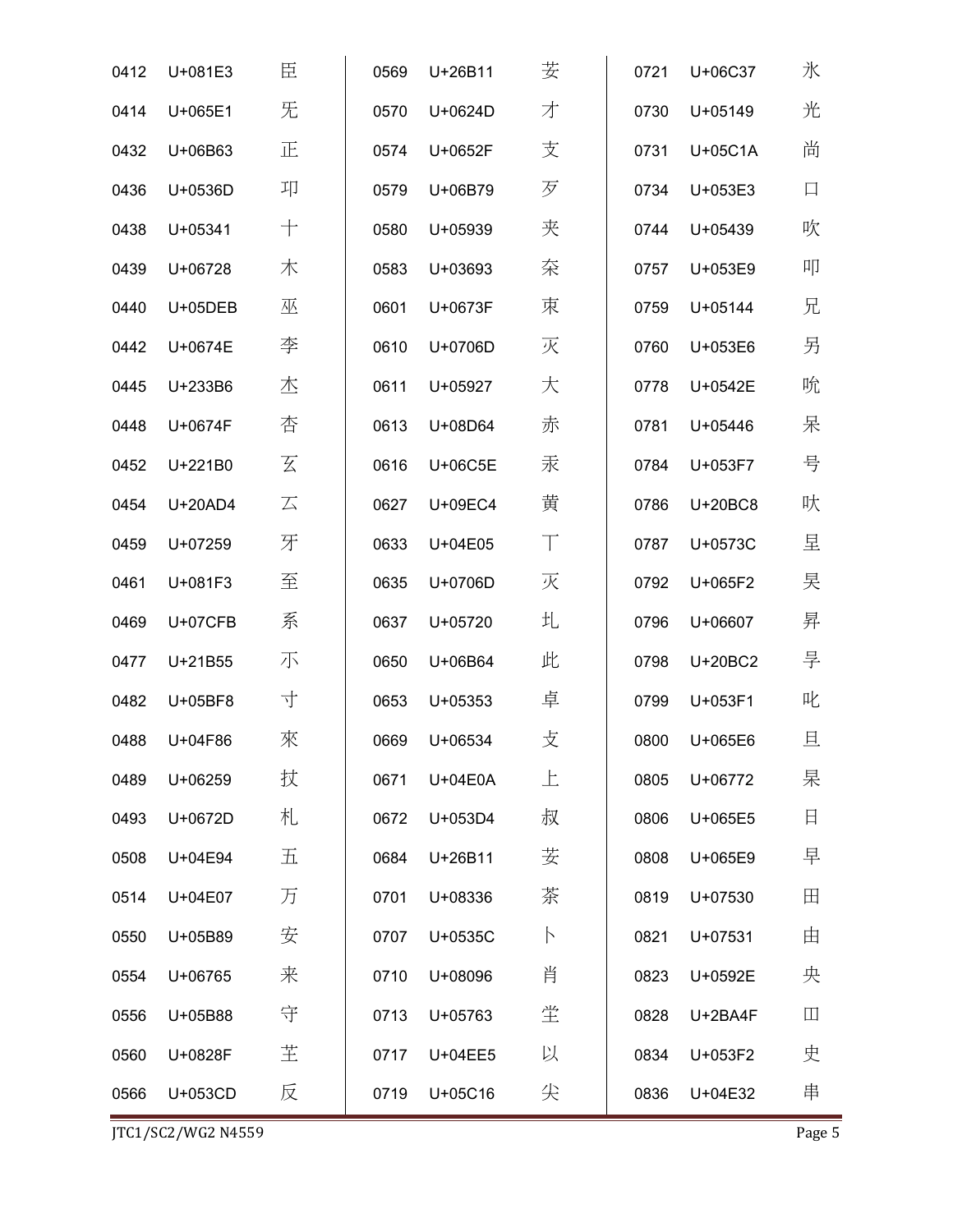| 0838 | U+20010   | 虫                    | 1009 | U+054C8        | 哈      | 1139 | U+201AC | 仔 |
|------|-----------|----------------------|------|----------------|--------|------|---------|---|
| 0843 | U+04E2D   | 中                    | 1016 | U+082AD        | 芭      | 1140 | U+05316 | 化 |
| 0878 | U+20579   | 宎                    | 1019 | U+065F5        | 旵      | 1142 | U+04EFF | 仿 |
| 0880 | U+0519A   | 冚                    | 1021 | U+07085        | 炅      | 1149 | U+04F15 | 伕 |
| 0886 | U+05198   | 冘                    | 1038 | U+06C34        | 水      | 1155 | U+04F4F | 住 |
| 0888 | U+056EF   | 囯                    | 1039 | U+06C37        | 氷      | 1161 | U+04F55 | 何 |
| 0896 | U+051F9   | 凹                    | 1040 | U+05C0F        | 小      | 1162 | U+04EC9 | 仉 |
| 0900 | U+056E0   | 因                    | 1045 | U+05348        | 午      | 1169 | U+05316 | 化 |
| 0902 | U+20540   | 凤                    | 1055 | U+0624B        | 手      | 1178 | U+04FE1 | 信 |
| 0905 | U+2626B   | Ⅲ                    | 1057 | U+20092        | 土      | 1181 | U+04F6E | 佮 |
| 0906 | U+2626A   | 四                    | 1059 | U+06731        | 朱      | 1183 | U+04F4F | 住 |
| 0918 | U+05185   | 内                    | 1067 | <b>U+25AEB</b> | 笇      | 1186 | U+04EC1 | 仁 |
| 0925 | U+09580   | 門                    | 1069 | U+0340C        | 衐      | 1187 | U+05316 | 化 |
| 0930 | U+2627C   | 哭                    | 1072 | U+0751F        | 生      | 1188 | U+04EFF | 仿 |
| 0934 | U+076BF   | $\hfill\blacksquare$ | 1073 | U+0820C        | 舌      | 1190 | U+04F0B | 伋 |
| 0937 | $U+05DFE$ | 巾                    | 1094 | U+05E8A        | 床      | 1192 | U+04F0E | 伎 |
| 0945 | U+037A2   | 出                    | 1097 | U+0592D        | 夭      | 1195 | U+04F88 | 侈 |
| 0953 | U+05C71   | Щ                    | 1098 | U+079C3        | 秃      | 1198 | U+04F30 | 估 |
| 0960 | U+2BD73   | 芁                    | 1099 | U+079BE        | 禾      | 1203 | U+04F2F | 伯 |
| 0976 | U+037A4   | 出                    | 1102 | U+0540C        | 同      | 1209 | U+03432 | 伏 |
| 0978 | U+21D6C   | 汖                    | 1103 | U+0541E        | 吞      | 1218 | U+04EC3 | 仃 |
| 0979 | U+216B4   | 安                    | 1108 | U+05E01        | 币      | 1221 | U+04EDB | 仛 |
| 0980 | U+05C95   | 岕                    | 1128 | U+0738D        | 玍      | 1224 | U+04ED8 | 付 |
| 0988 | U+076EE   | 目                    | 1131 | U+04E47        | 乇      | 1226 | U+04F5C | 作 |
| 0989 | U+0660E   | 明                    | 1132 | U+07F36        | 缶      | 1228 | U+04F4D | 位 |
| 1007 | $U+05415$ | 昌                    | 1134 | $U+05DDD$      | $\int$ | 1244 | U+07687 | 皇 |
| 1008 | U+05CBA   | 岑                    | 1136 | U+04EF2        | 仲      | 1250 | U+2009D | 币 |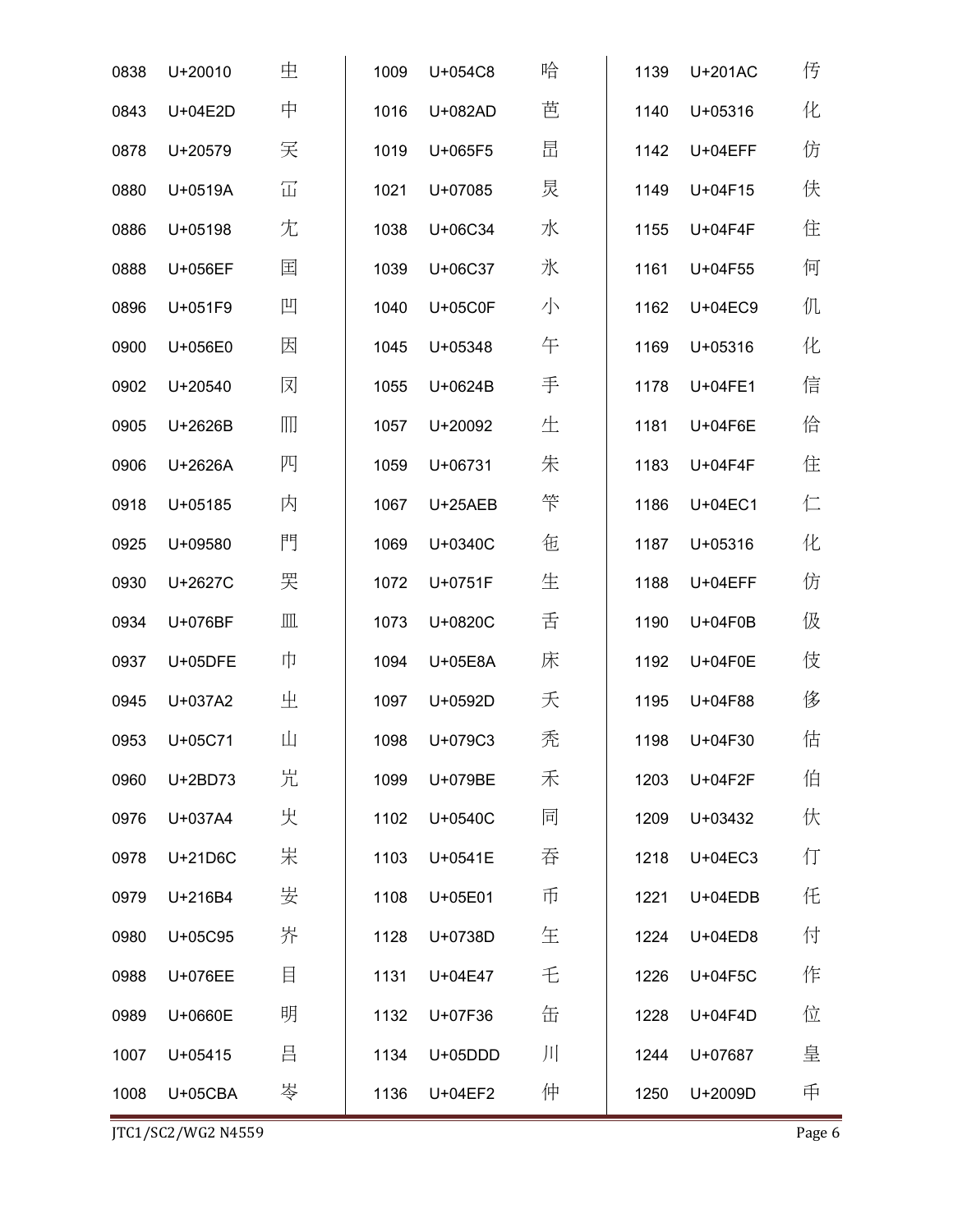| 1252 | U+081EA   | 自         | 1376 | U+0820E | 舎 | 1545 | U+2820F | 皁 |
|------|-----------|-----------|------|---------|---|------|---------|---|
| 1258 | U+09577   | 長         | 1383 | U+0516C | 公 | 1550 | U+05905 | 夅 |
| 1262 | U+04E18   | 丘         | 1384 | U+04EDA | 仚 | 1556 | U+0514E | 兎 |
| 1274 | U+0592D   | 夭         | 1387 | U+091C6 | 釆 | 1557 | U+04ECC | 仌 |
| 1281 | U+065A4   | 斤         | 1392 | U+053D7 | 受 | 1561 | U+04F78 | 佸 |
| 1282 | U+0540E   | 后         | 1398 | U+052FF | 勿 | 1564 | U+28478 | 並 |
| 1283 | U+08FD1   | 近         | 1405 | U+052FA | 勺 | 1565 | U+04E1B | 丛 |
| 1284 | U+0821F   | 舟         | 1415 | U+04E45 | 久 | 1569 | U+05E01 | 币 |
| 1285 | U+2BE4D   | 彼         | 1416 | U+04E43 | 乃 | 1570 | U+04F4F | 住 |
| 1306 | U+223A6   | 兮         | 1435 | U+05404 | 各 | 1575 | U+04EDC | 仜 |
| 1309 | U+201CD   | 尒         | 1436 | U+051AC | 冬 | 1593 | U+04F8D | 侍 |
| 1313 | U+05168   | 全         | 1442 | U+2B762 | 外 | 1597 | U+04F11 | 休 |
| 1316 | U+05750   | 坐         | 1443 | U+03688 | 外 | 1602 | U+09AD9 | 髙 |
| 1319 | U+03405   | $\times$  | 1445 | U+05905 | 夅 | 1603 | U+09AD8 | 高 |
| 1321 | U+0547D   | 命         | 1460 | U+2007E | 曱 | 1610 | U+04E3B | 主 |
| 1323 | U+05408   | 合         | 1463 | U+08EAB | 身 | 1615 | U+05E8A | 床 |
| 1324 | U+21240   | 尘         | 1469 | U+080E6 | 胦 | 1617 | U+07ACB | 立 |
| 1327 | U+05206   | 分         | 1472 | U+06708 | 月 | 1622 | U+0342C | 巟 |
| 1334 | U+04EBD   | 亽         | 1485 | U+051E0 | 几 | 1623 | U+04EA1 | 亡 |
| 1343 | U+04F58   | 佘         | 1491 | U+0670D | 服 | 1627 | U+0516D | 六 |
| 1344 | U+04F59   | 余         | 1512 | U+21240 | 尘 | 1634 | U+05F03 | 弃 |
| 1352 | U+05C12   | 尒         | 1519 | U+091D1 | 金 | 1636 | U+221FB | 庆 |
| 1357 | U+08C37   | 谷         | 1522 | U+06015 | 怕 | 1638 | U+0653E | 放 |
| 1360 | $U+04ECE$ | 从         | 1531 | U+06535 | 攵 | 1644 | U+04EB0 | 亰 |
| 1366 | U+0516B   | Л         | 1533 | U+052F9 | 勹 | 1657 | U+07597 | 疗 |
| 1368 | U+04F1E   | 伞         | 1537 | U+0767D | 白 | 1659 | U+06587 | 文 |
| 1374 | U+04EBA   | $\sqrt{}$ | 1539 | U+079CB | 秋 | 1661 | U+05C06 | 将 |